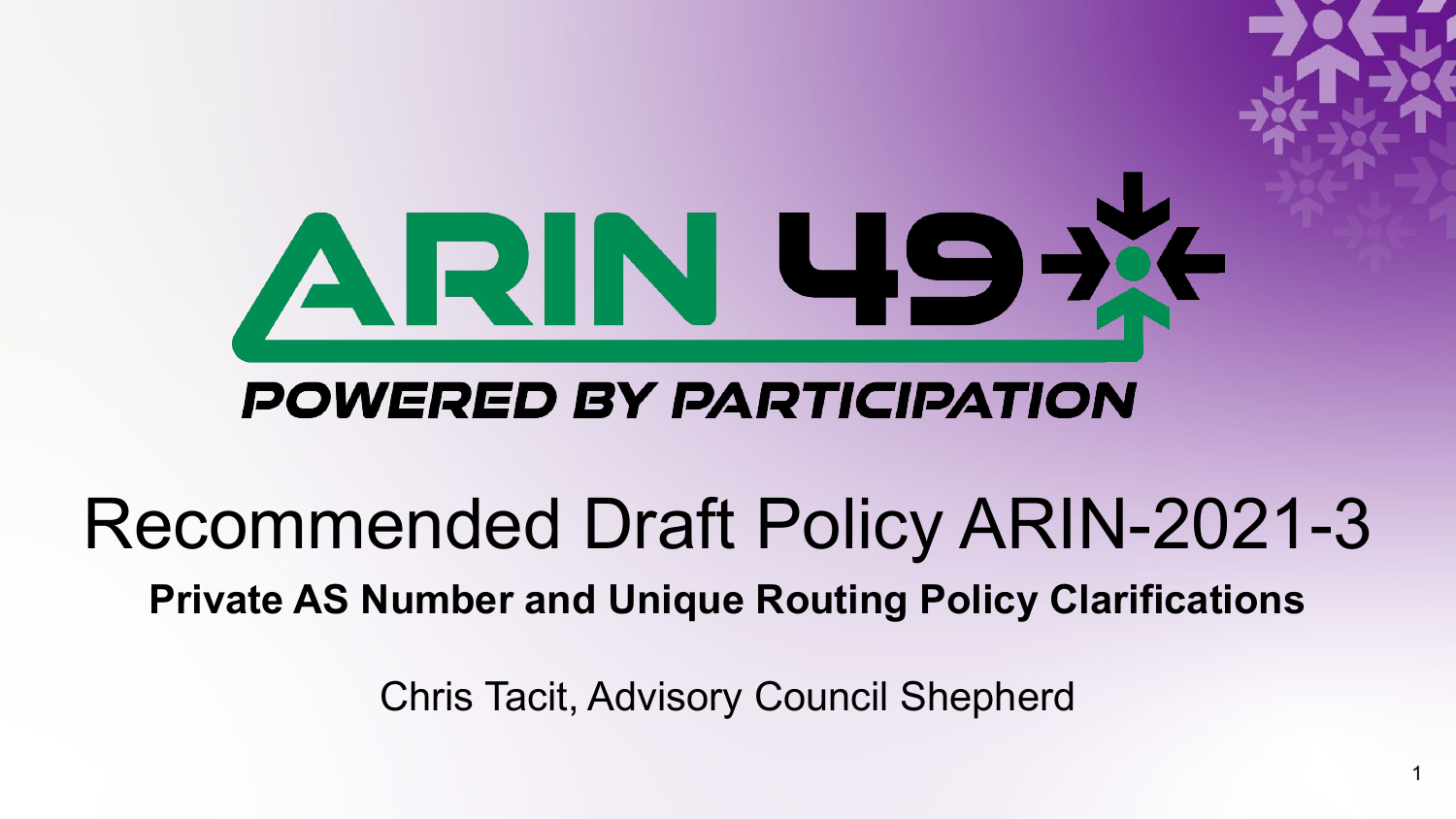# **History**

- Proposal (ARIN-prop-298) 1 July 2021
	- https://www.arin.net/participate/policy/proposals/2021/ARIN\_prop\_298\_orig/
- Draft Policy 20 July 2021
	- https://lists.arin.net/pipermail/arin-ppml/2021-July/068512.html
- Revised 13 December 2021
	- https://lists.arin.net/pipermail/arin-ppml/2021-December/069358.html
- Revised 7 March 2022
	- https://lists.arin.net/pipermail/arin-ppml/2022-March/069426.html
- Recommended 22 March 2022
	- https://lists.arin.net/pipermail/arin-ppml/2022-March/069504.html

Shepherds: Chris Tacit, Joe Provo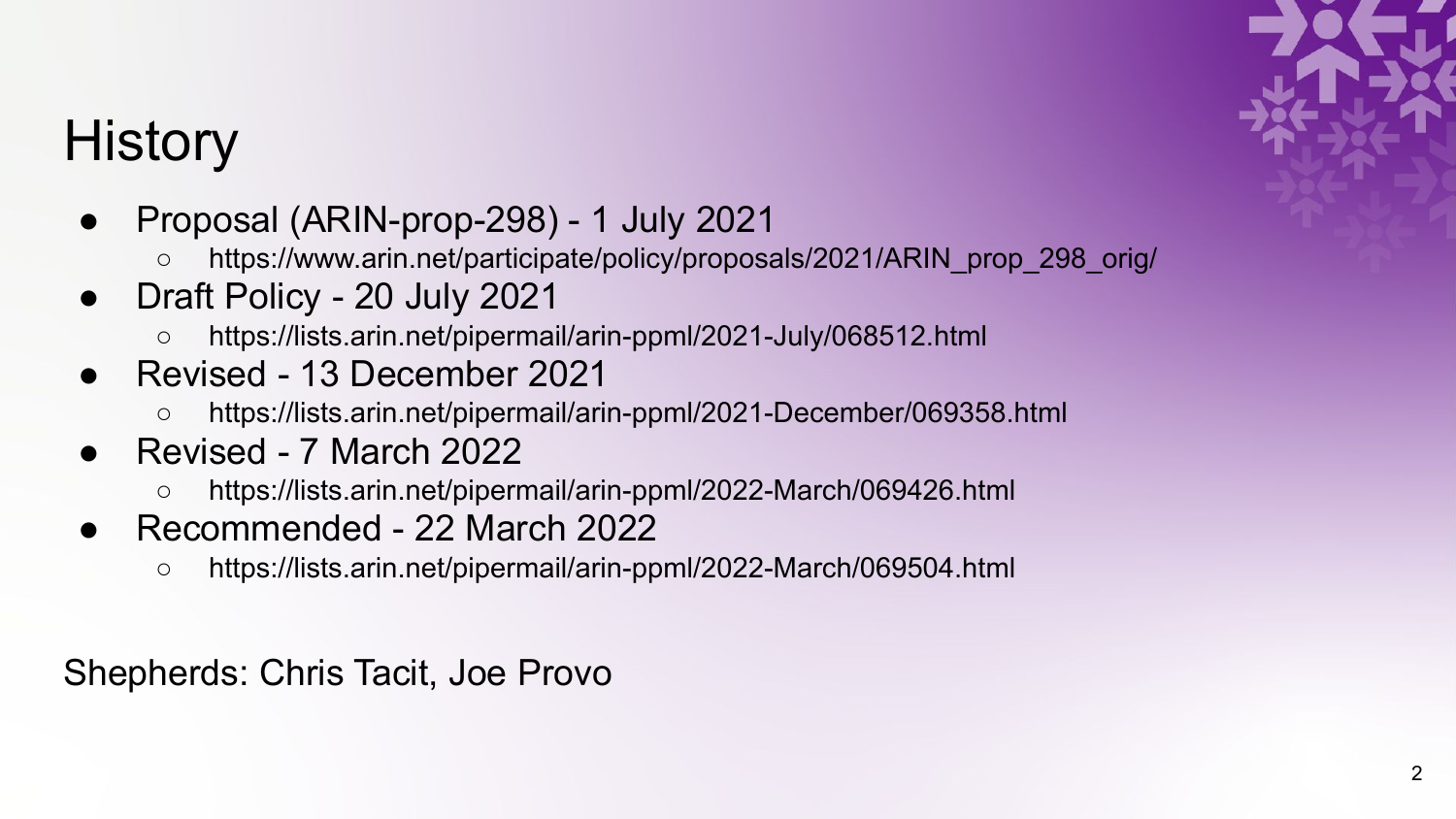

#### Problem Statement

- At ARIN 47, staff identified three points of potential confusion with current text in NRPM Section 5: AS Numbers.
- **"Sites that do not require a unique AS Number should use one or more of the AS Numbers** *reserved for private use."* 
	- Some customers are not aware that their need for unique AS Numbers depends upon their need (or lack thereof) to interconnect with other organizations' Autonomous Systems.
- *● "In order to be assigned an AS Number, each requesting organization must provide ARIN with verification that it has one of the following…A unique routing policy (its policy differs from its border gateway peers)…A multihomed site."* 
	- *○* Few customers qualify for AS Numbers under the "unique routing policy" requirement, because they don't understand what "unique routing policy" actually means in practice.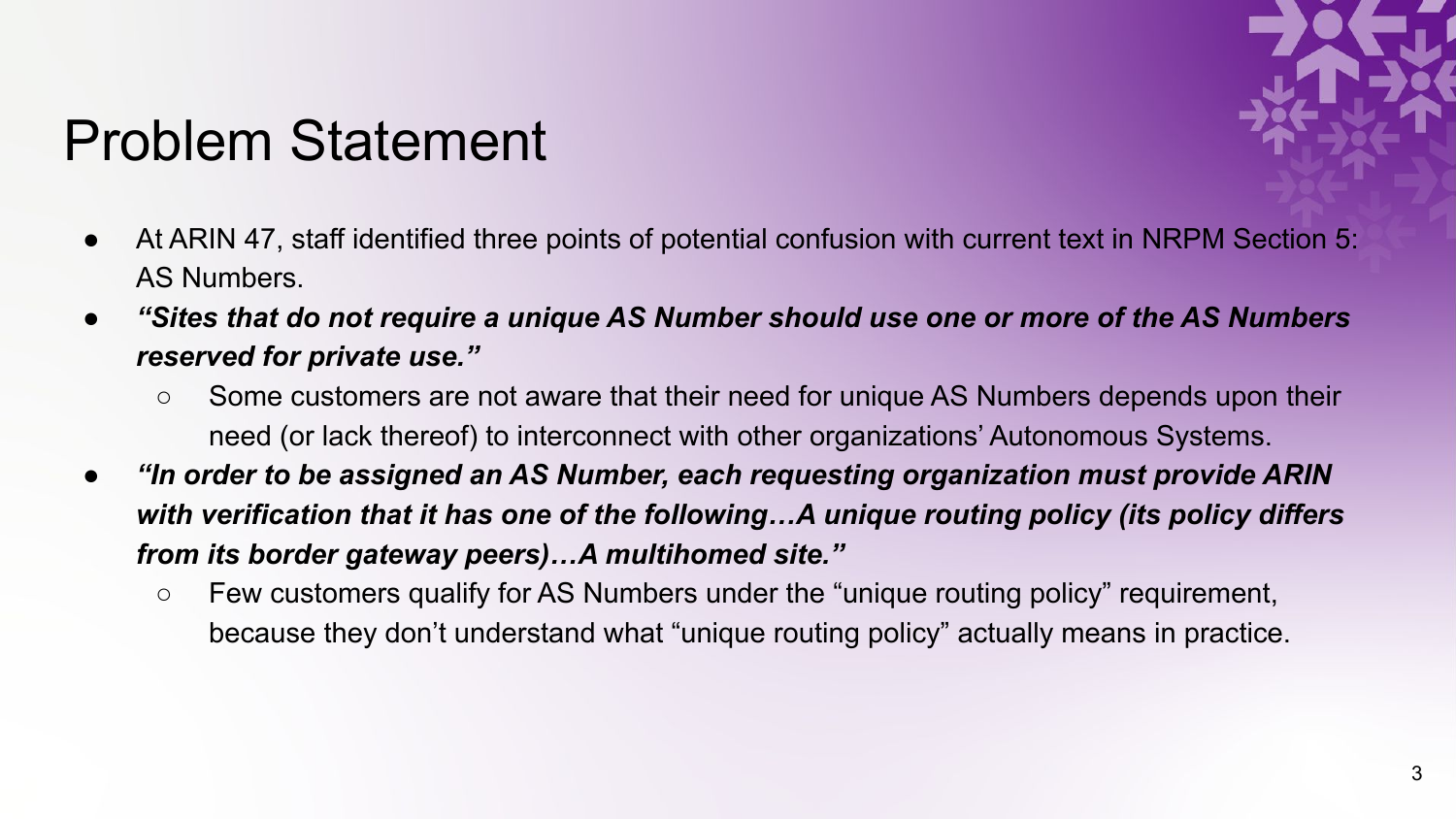#### Problem Statement



- *"AS Numbers are issued based on current need. An organization should request an AS Number only when it is already multihomed or will immediately become multihomed."* 
	- All ARIN delegations are based on current needs, and some customers aren't aware they need network plans when they request AS Numbers. Additionally, clarification that some organizations may have a unique need for an AS Number outside of utilizing a unique routing policy, such as one implemented using, for example, a protocol such as Border Gateway Protocol (BGP).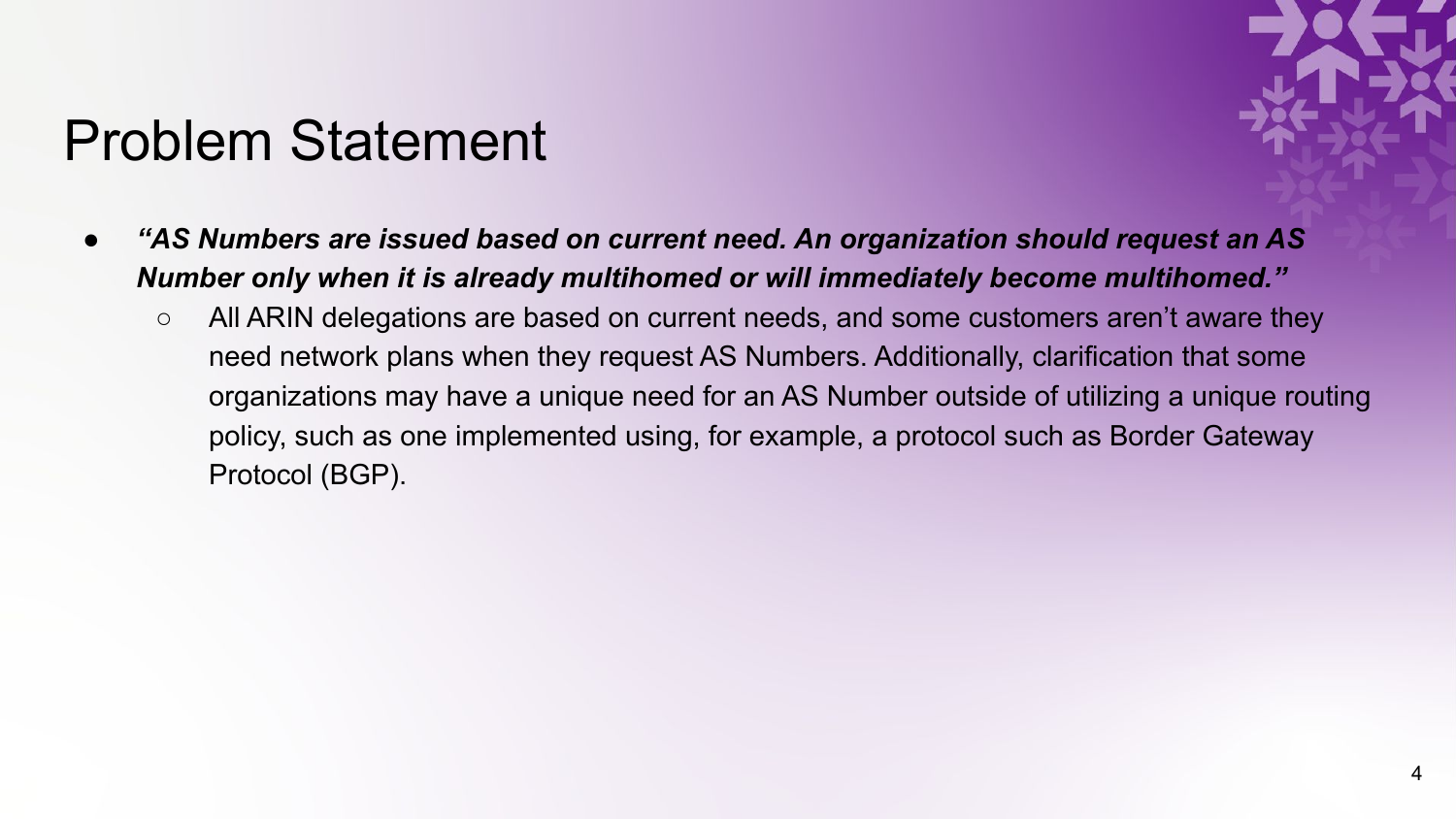# Policy Statement



**Replace** 

"Sites that do not require a unique AS Number should use one or more of the AS Numbers reserved for private use."

with

"If a unique AS Number is not required for a given network design, one or more of the AS Numbers reserved for private use should be utilized."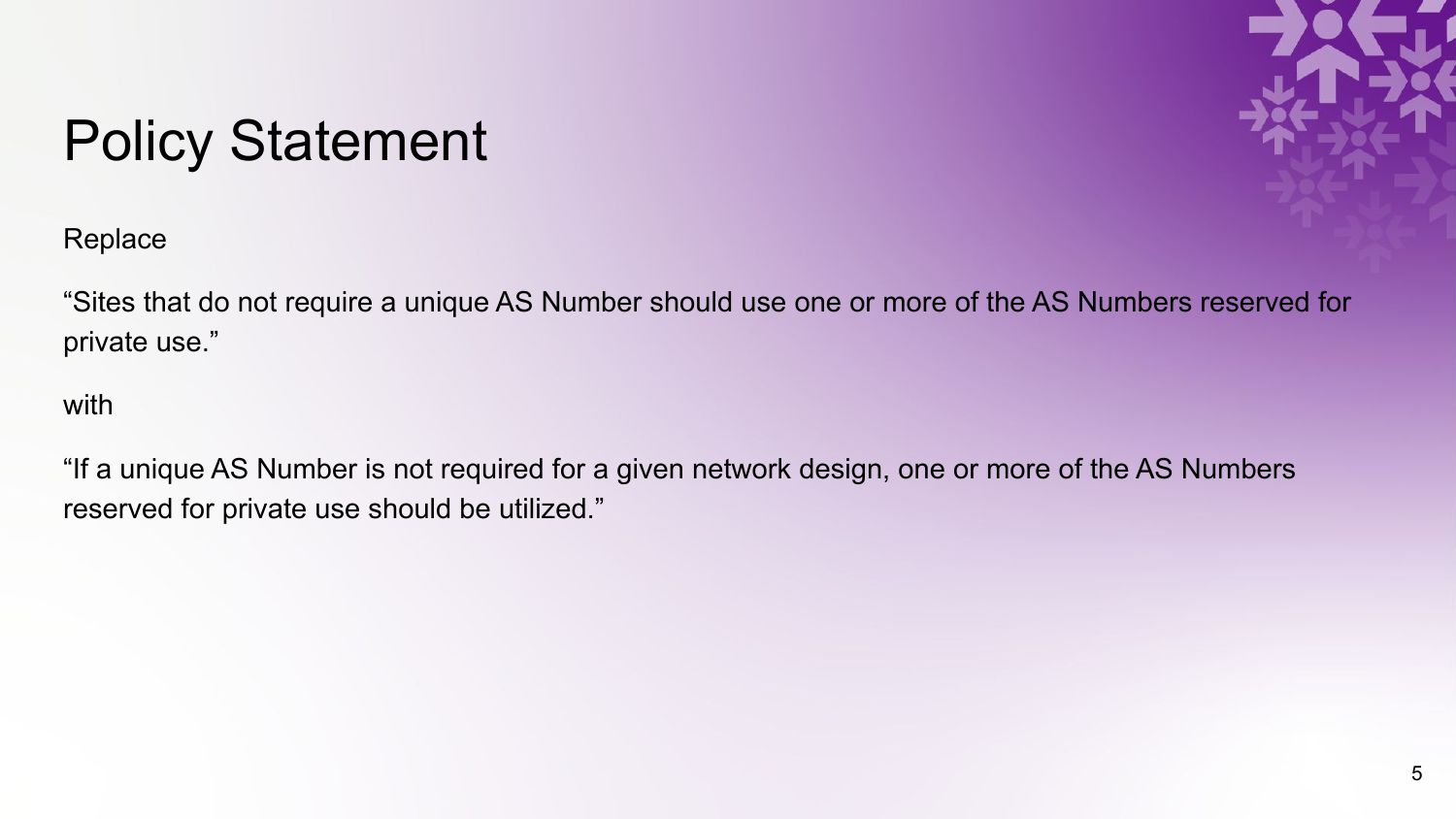

# Policy Statement

Replace

"In order to be assigned an AS Number, each requesting organization must provide ARIN with verification that it has one of the following

- A unique routing policy (its policy differs from its border gateway peers)
- A multihomed site"

#### with

"In order to be assigned an AS Number, each requesting organization must provide ARIN with verification that it requires a unique routing policy, such as a plan:

- To originate announcement of IP Number Resources via an accepted protocol (such as Border Gateway Protocol) from an AS Number different than that of its upstream provider;
- To multihome a site with one or more Autonomous Systems; or
- To use an AS Number to interconnect with other Autonomous Systems."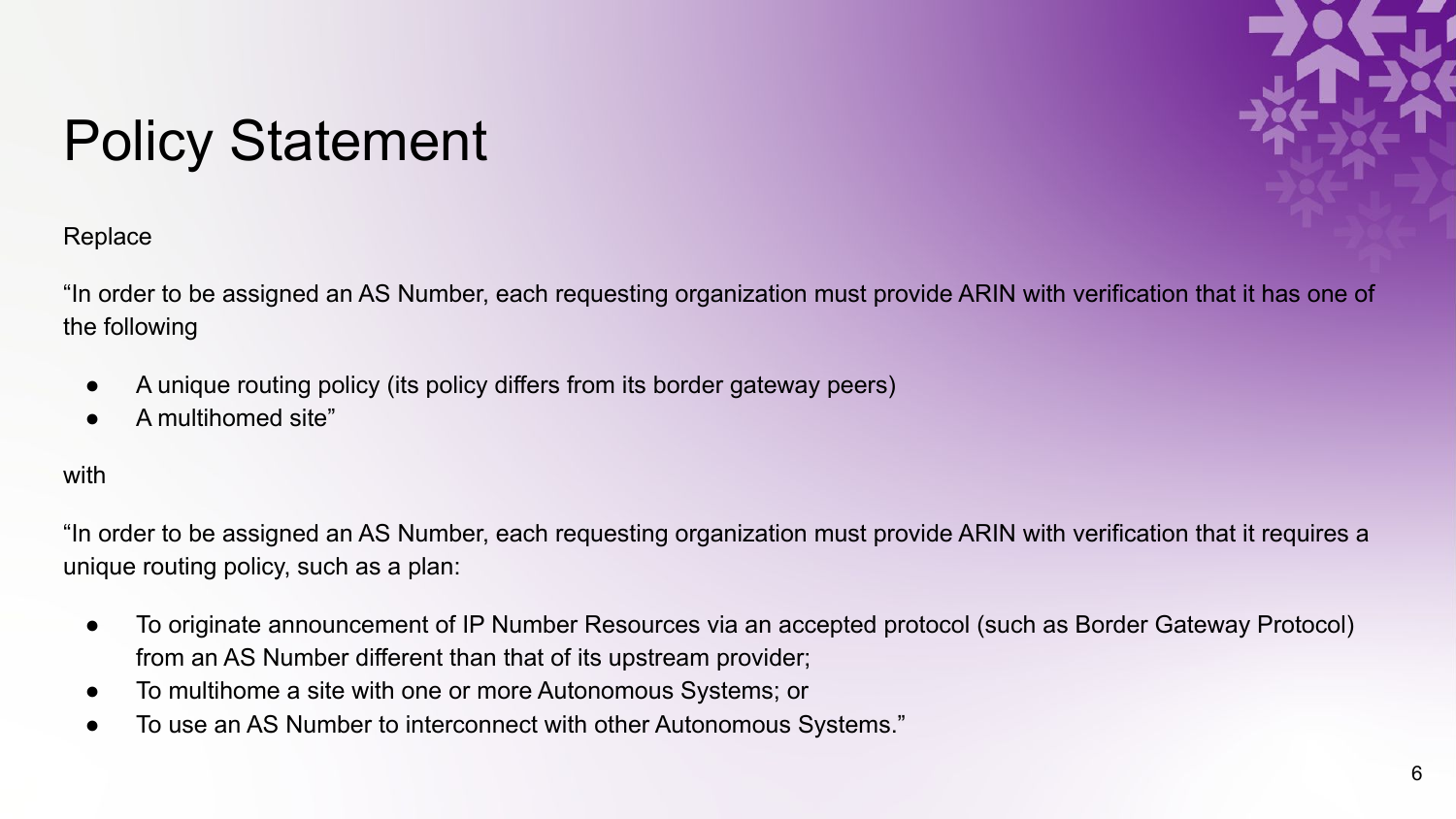# Policy Statement

**Replace** 



with

"AS Numbers are issued based on current need, as set out in this section 5."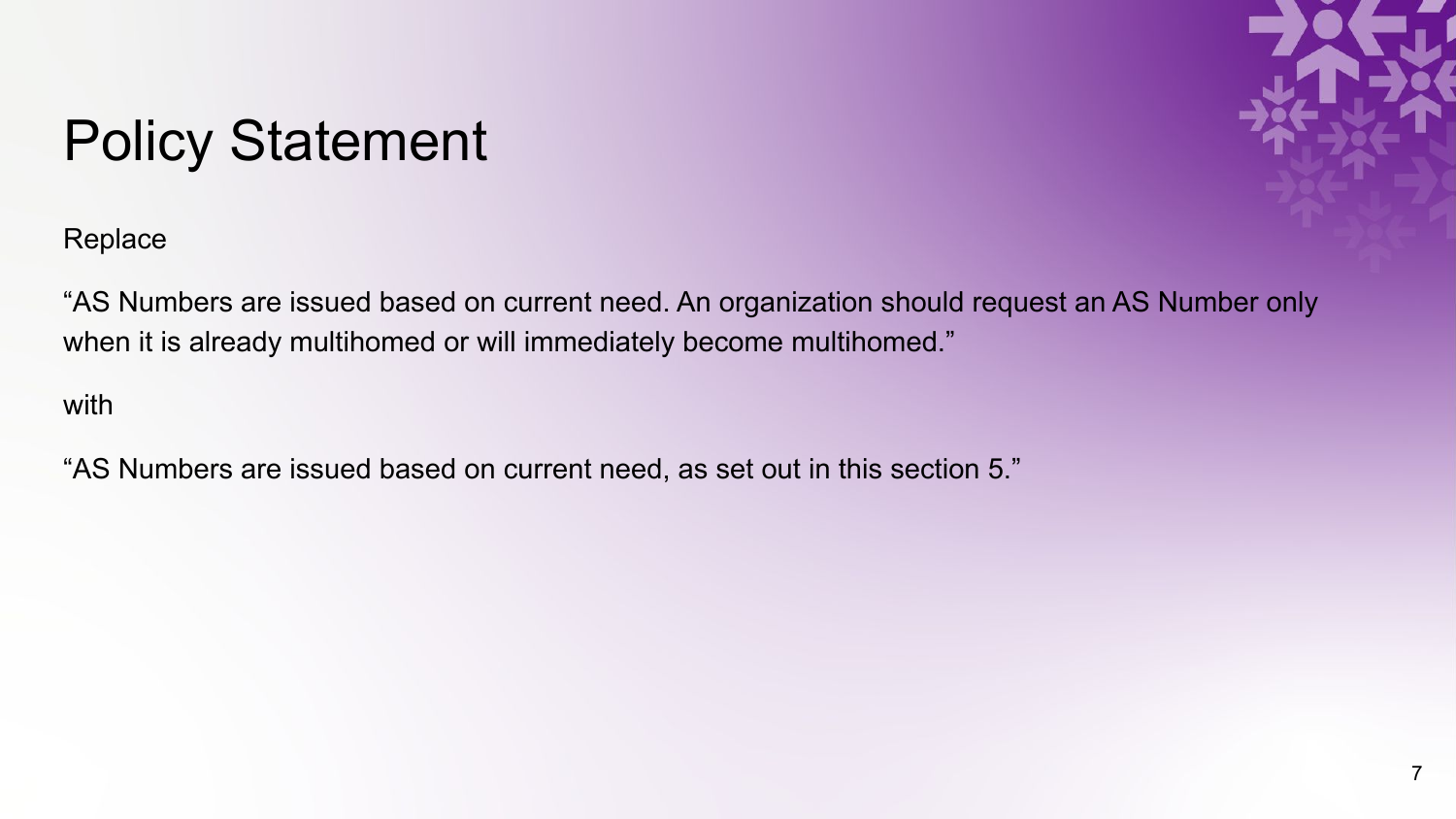

### Staff and Legal Review (25 January 2022)

#### **Staff Understanding**

ARIN-2021-3 adjusts language throughout NRPM Section 5 to clarify unique routing policy scenarios under which customers qualify for an Autonomous System Number (ASN), as well as common network and documentation requirements involved in ASN request approvals.

Grammatically, staff suggests replacing "…a unique routing policy, such as, for example a plan…" with ""…a unique routing policy, such as a plan…" for clarity.

The Draft Policy text is clear and understandable, and staff believes it will ease some cases where confusion has arisen in the past.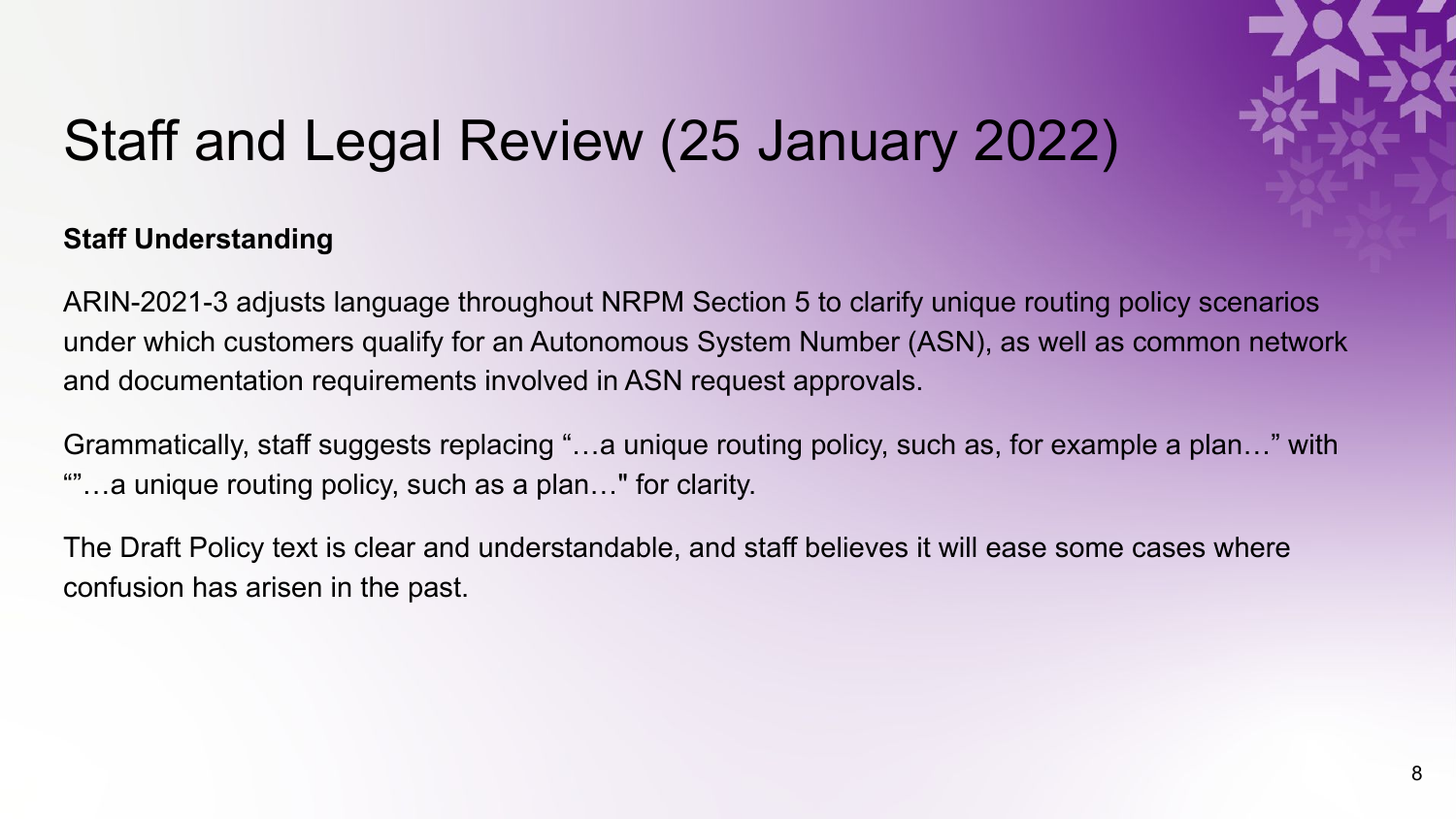

### Staff and Legal Review (25 January 2022)

**Implementable as Written?:** Yes

**Impact on ARIN Registry Operations and Services:**

None.

#### **Legal Review:**

There are no material legal issues that exist with this proposed policy; however, for clarification, legal suggests editing the first proposed replacement text to 'If a unique AS Number is not required for a given network design, one or more of the AS Numbers reserved for private use should be utilized.'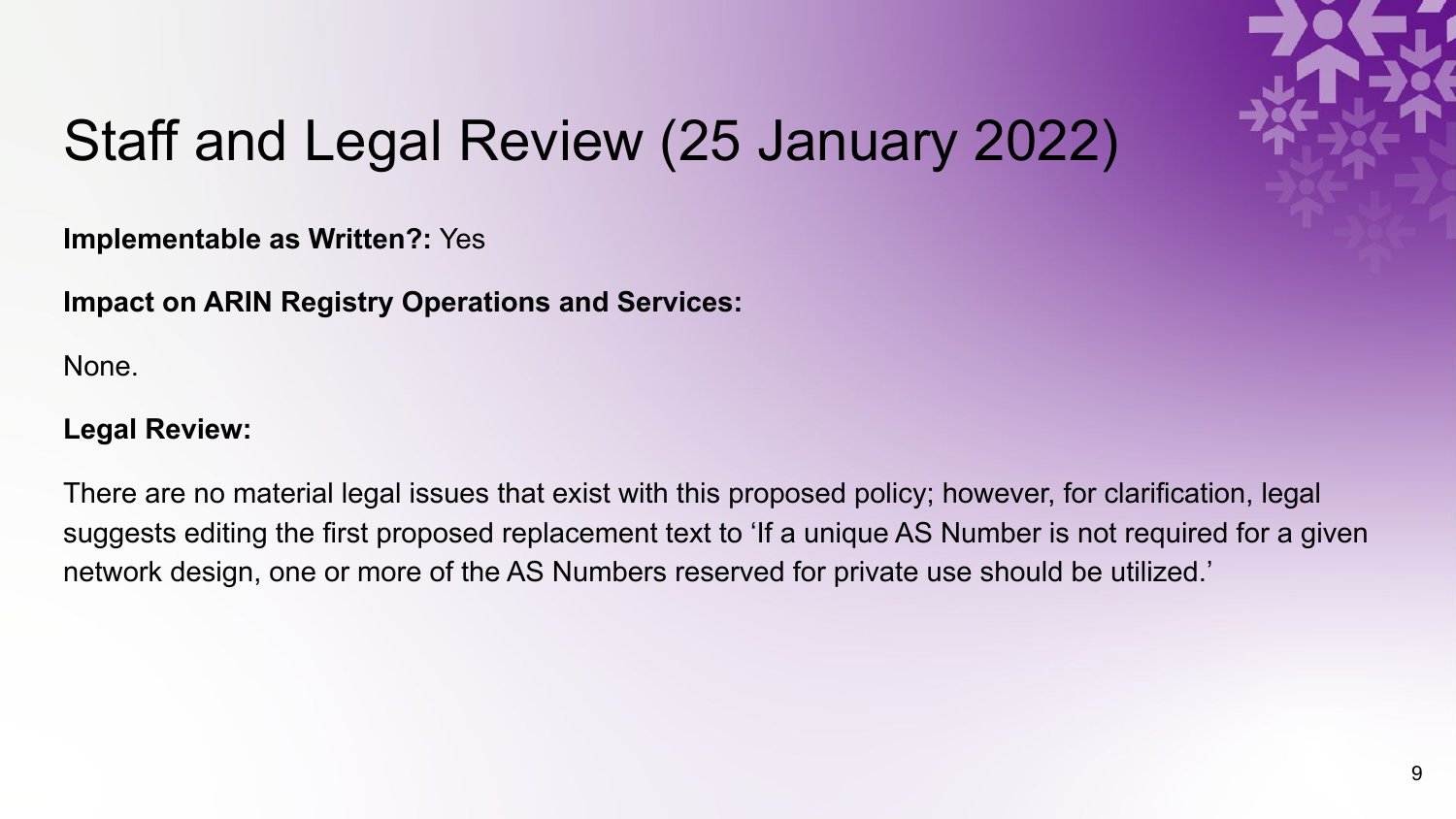

# Staff and Legal Review (25 January 2022)

**Implementation Timeframe Estimate:** 3 months

**Implementation Requirements:**

- Staff training
- Updates to public documentation
- Updates to internal procedures and guidelines
- Restricting waitlist space from use in these scenarios

**Proposal/Draft Policy Text Assessed:** https://lists.arin.net/pipermail/arin-ppml/2021-December/069358.html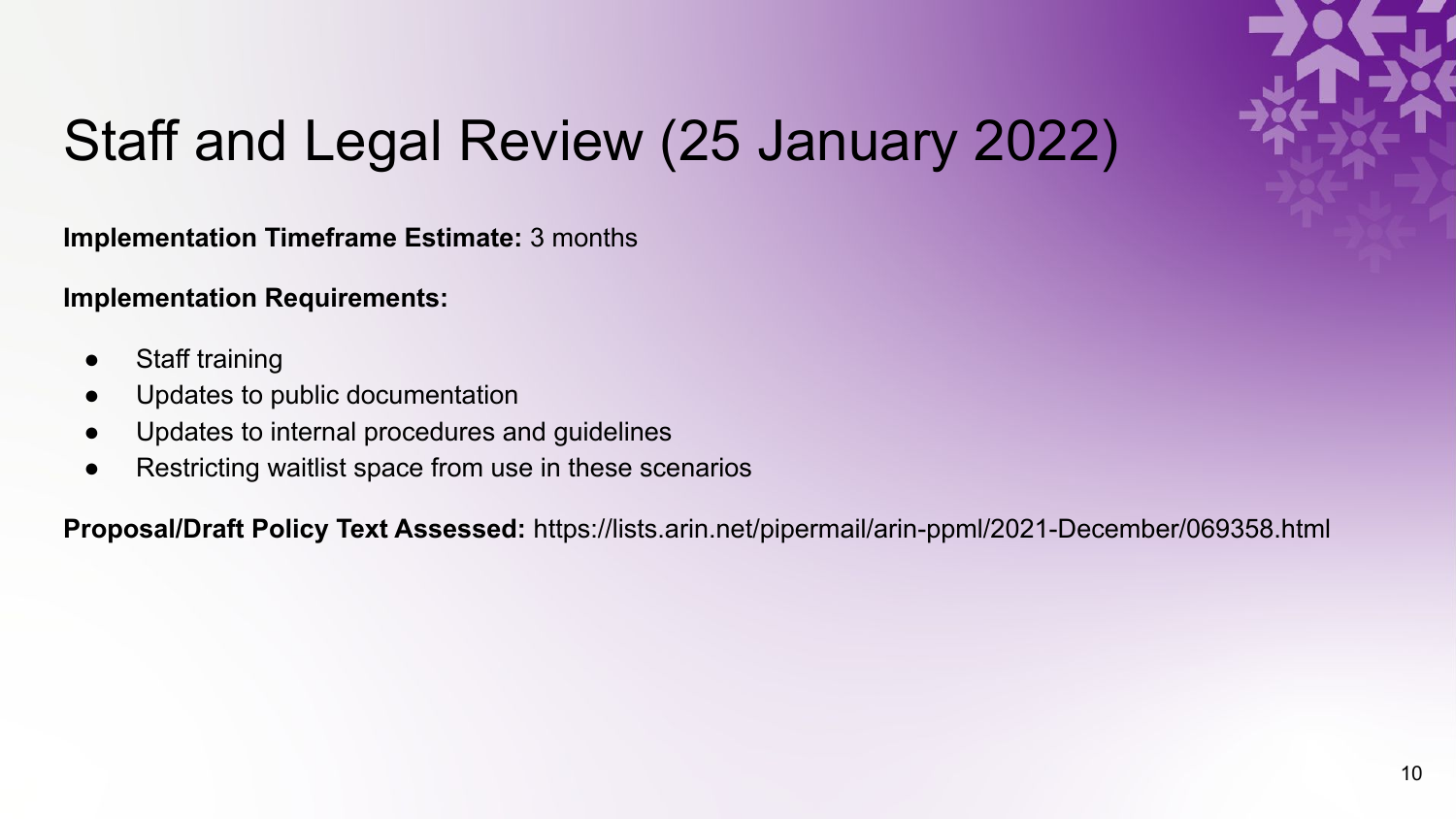

#### Update to Language (22 March 2022)

**Staff and Legal wording suggestions have been implemented**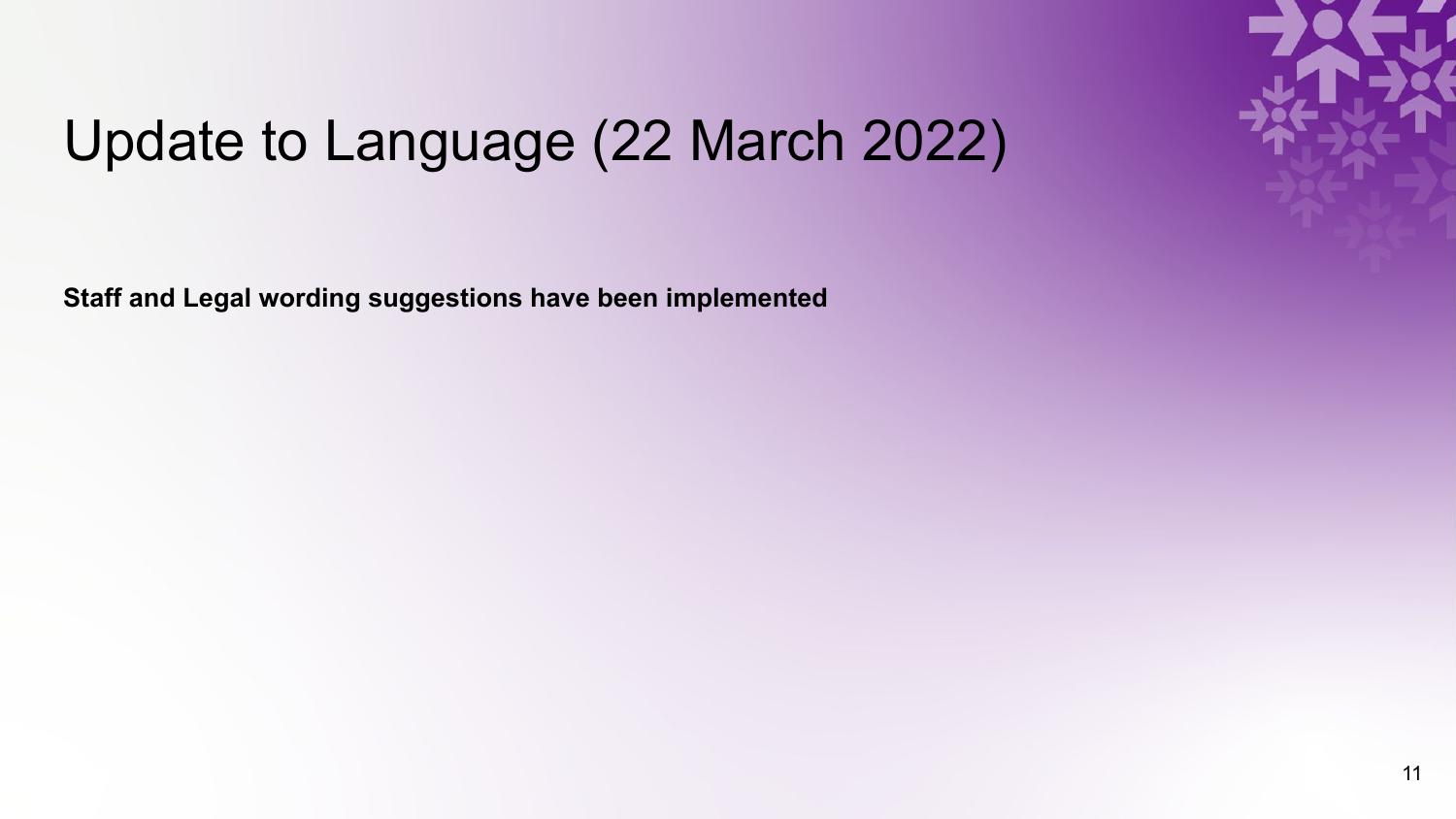# Questions for the Community

• Is the intent of the policy clear enough?

● Anything else?